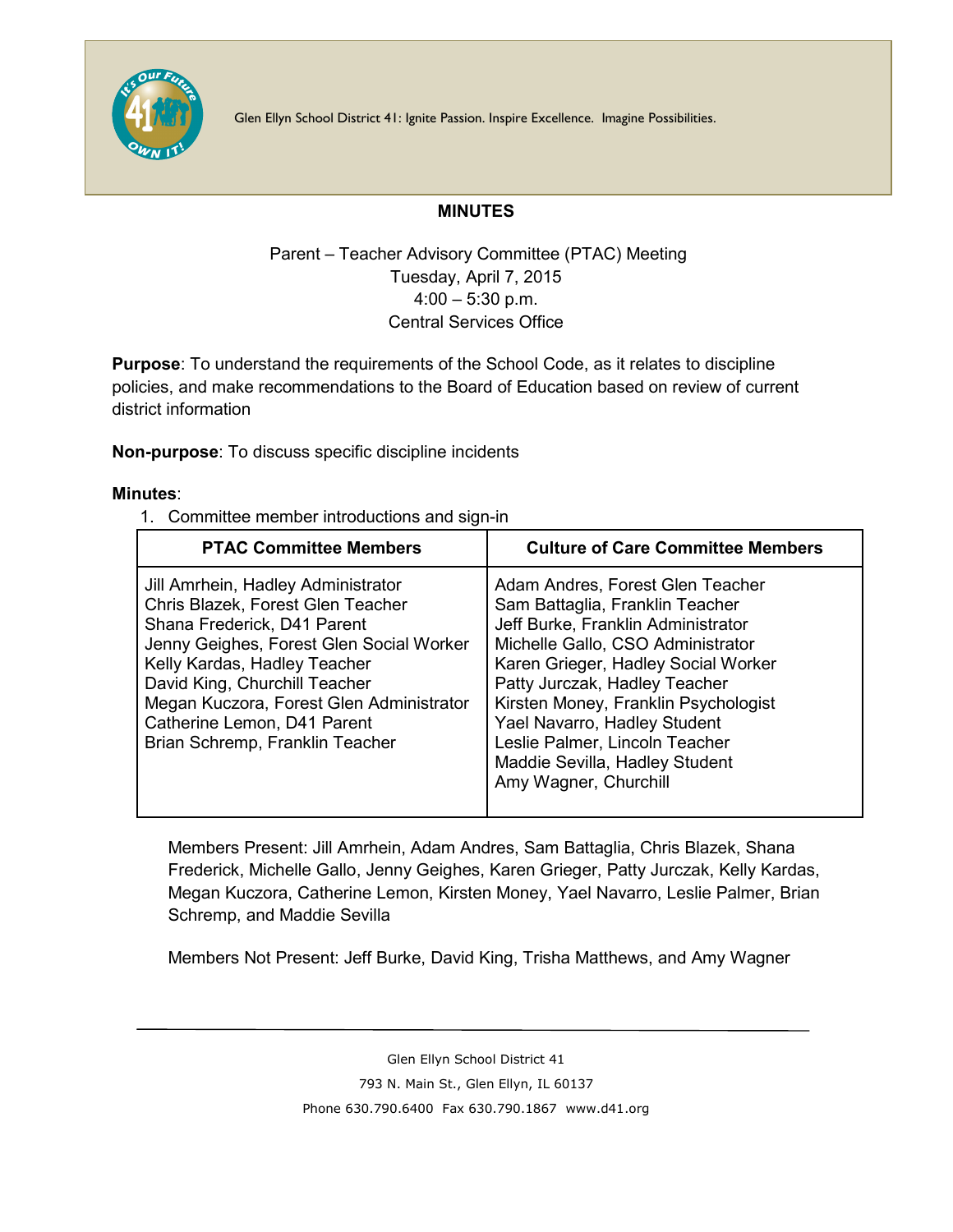- 2. PTAC & Culture of Care Informational Presentation
	- a. Reviewed the purpose and non-purpose of the committees' work
	- b. Reviewed today's agenda
	- c. Shared a brief history of both groups' work and responsibilities
		- i. Parent-Teacher Advisory reviewed Illinois School Code and board policy in regards to the requirements and the responsibilities of the parentteacher advisory committee
		- ii. Culture of Care this study group defined bullying in both adult and childfriendly language. It developed a matrix of escalating actions and graduated responses. It reviewed board policy and created a model policy to assist in analyzing current bullying policy. Finally, it suggested further steps in the district could take around areas such as communication, staff training and safety planning.
	- d. Provided background information about Positive Behavior Interventions and Supports (PBIS) and how schools/districts implement PBIS as a proactive systems approach for creating and maintaining safe and effective learning environments in schools for all students
- 3. Introduced PTAC and Culture of Care Resources
	- a. Each committee member received a folder of resources related to the committees' work. Resources included the following:
		- i. Current board policies related to student discipline
		- ii. Culture or Care D41 resources
		- iii. Student Behavior Report template used by all schools in the district to report behaviors which violate school rules/regulations
		- iv. D41 Student Handbook, including the D41 Discipline Matrix
		- v. PBIS overview and background information
- 4. Breakout Sessions
	- a. The committees moved to small breakout sessions where each committee reviewed the resources in the folder specific to their committee
	- b. Goals of the breakouts sessions were reviewed:
		- i. Acquire background knowledge related to committee work/responsibilities
		- ii. Review current D41 resources and board policies
		- iii. Discuss any observations and/or questions members may have about the resources in the folder
		- iv. Identify any additional resources committee members may think they need for future work
- 5. Reconvened breakout sessions: